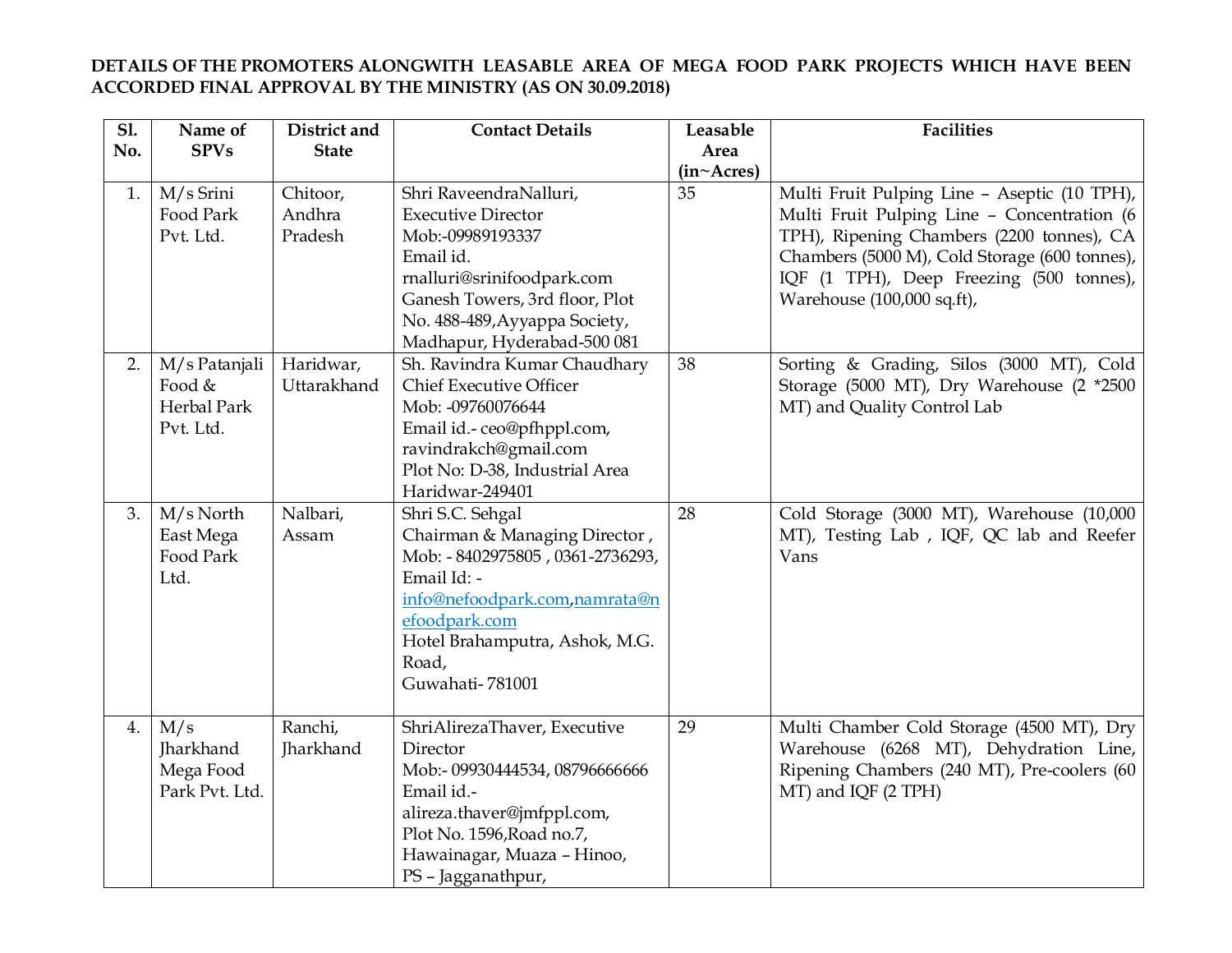| <b>S1.</b><br>No. | Name of<br><b>SPVs</b>                                | District and<br><b>State</b> | <b>Contact Details</b>                                                                                                                                                                                                          | Leasable<br>Area | <b>Facilities</b>                                                                                                                                                                                                                                                                                                                                            |
|-------------------|-------------------------------------------------------|------------------------------|---------------------------------------------------------------------------------------------------------------------------------------------------------------------------------------------------------------------------------|------------------|--------------------------------------------------------------------------------------------------------------------------------------------------------------------------------------------------------------------------------------------------------------------------------------------------------------------------------------------------------------|
|                   |                                                       |                              |                                                                                                                                                                                                                                 | (in~Acres)       |                                                                                                                                                                                                                                                                                                                                                              |
|                   |                                                       |                              | Ranchi - 834003,                                                                                                                                                                                                                |                  |                                                                                                                                                                                                                                                                                                                                                              |
| 5.                | M/s Jangipur<br>Bengal Mega<br>Food Park<br>Pvt. Ltd. | Murshidabad<br>, West Bengal | Shri AzizurRehman, Managing<br>Director, Mob:- 09873502502,<br>8017516550<br>Email id. -<br>amirul@jangipurmegafoodpark.c<br><sub>om</sub><br>info@jangimegafoodpark.com<br>DB-67, Sector-l, Salt Lake City,<br>Kolkata-700 064 | 46               | Warehouse (8000 MT), Multi-Crop Cold<br>Storage (5000 MT), Potato cold storage (10000<br>MT), IQF & Packing of 1.5 TPH and Deep<br>Freeze of 3000 MT                                                                                                                                                                                                         |
| 6.                | M/s<br>Integrated<br>Food Park<br>Pvt. Ltd.           | Tumkur,<br>Karnataka         | ShriMonangiSriniwasRao,<br><b>Chief Executive Officer</b><br>Mob:-09731615680<br>Email id.<br>monangi.rao@futureconsumer.in<br>3rd Floor, No. 18/1, Ashoka<br>Pillar Road, Pasadena<br>10th Main, Jayanagar<br>Bangalore-560011 | 57               | Freezer room of 750 MT, IQF facility of 1<br>MTPH, Cold Storage of 500 MT, Sorting and<br>Grading of 10 MTPH, Pre-cooling of 10 MT,<br>Ripening chambers of 300 MT, Pulping line<br>with aseptic filling of 6 MTPH, Pack house,<br>Warehousing facilities, Silos 12000 MT, steam<br>generation unit of 4 TPH, roller flour mill (150<br>MT per day capacity) |
| 7.                | M/s<br>International<br>Mega Food<br>Park Ltd.        | Fazilka,<br>Punjab           | Shri Sukhinder Singh<br>Managing Director<br>Mob:- 09872884406, 09872808818<br>Email id.-<br>sukhinder.singh@rediffmail.com,<br>H.NO.3, Sector-5,<br>Chandigarh-160 001                                                         | 26               | 2.5 MTPH IQF, 40000 MT silos 4 MW Co-gen<br>power plant, 10 MTPH sorting, grading,<br>waxing and packaging, 2000 MT deep freeze,<br>4000 MT cold storage, 6000 MT dry warehouse<br>& milk processing facility                                                                                                                                                |
| 8.                | M/s Paithan<br>Mega Food<br>Park Ltd.                 | Aurangabad,<br>Maharashtra   | ShriNandkishorKagliwal<br>Chairman<br>Mob:-08888878517<br>Email id.- nk@nathgroup.com<br>admin@nathpaper.com<br>Nath House, Nath Road,<br>Aurangabad-431005                                                                     | 70               | Ripening Chamber, Cold<br>IQF,<br>Storage,<br>Ripening Chamber (400 MT), Deep Freezer<br>(1000 MT), Grading Facility 10MT/Hr.), Silos<br>(10,000 MT), Pre Cooling, Warehouse, Food<br><b>Testing Labs</b>                                                                                                                                                    |
| 9.                | M/s<br>Godavari<br>Mega Aqua                          | West<br>Godavari,<br>Andhra  | Shri U. AnandKiranVarma,<br>Director<br>Mob:-08464922222                                                                                                                                                                        | 22               | line for Fish<br>Pre-processing<br>and Pre-<br>processing line for Shrimp - 1.5 TPH +<br>Freezing for Fish (Block & IQF) - 1.5 TPH                                                                                                                                                                                                                           |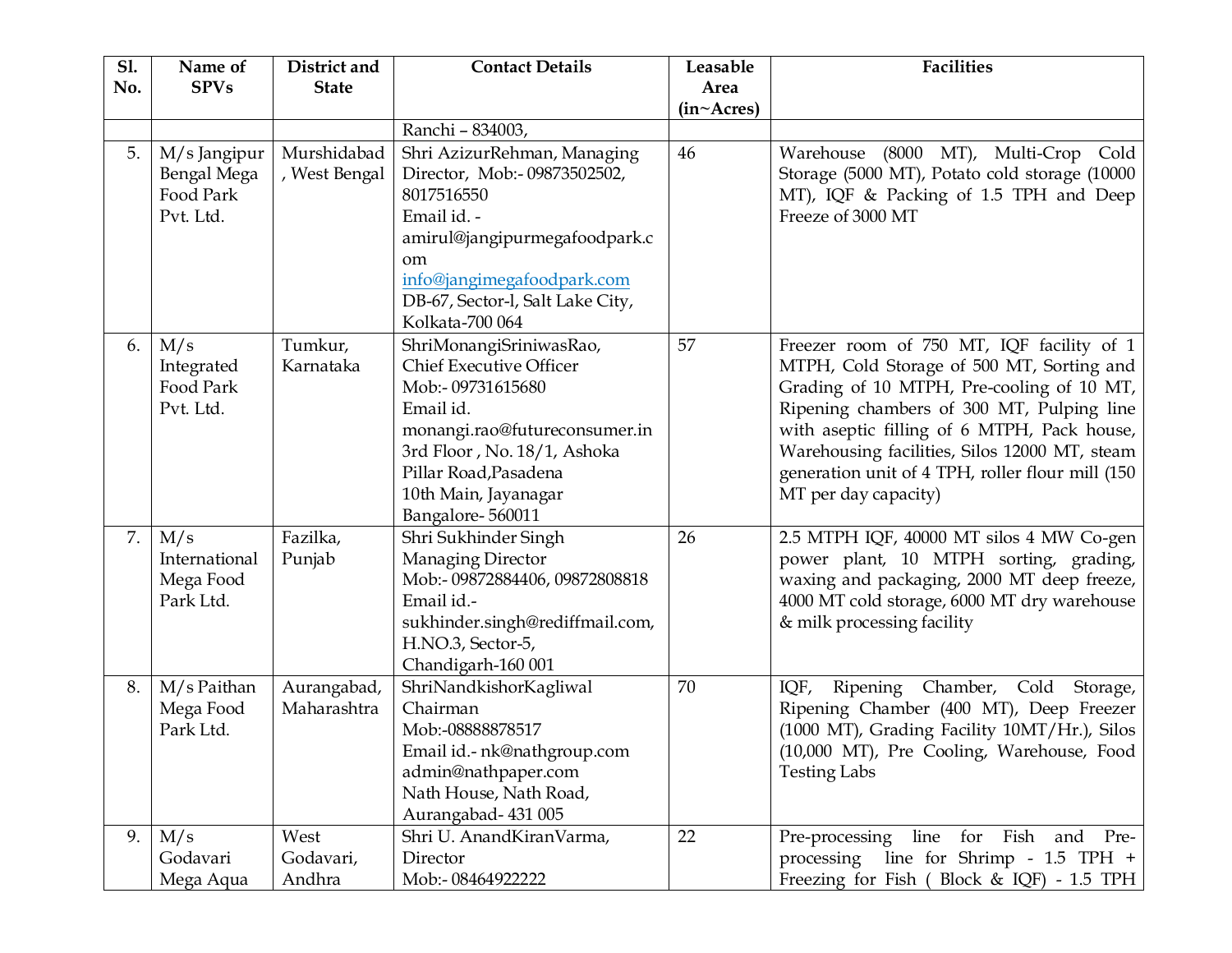| <b>S1.</b> | Name of                                                               | District and                | <b>Contact Details</b>                                                                                                                                                                                     | Leasable                          | <b>Facilities</b>                                                                                                                                                                                                                                                                                            |
|------------|-----------------------------------------------------------------------|-----------------------------|------------------------------------------------------------------------------------------------------------------------------------------------------------------------------------------------------------|-----------------------------------|--------------------------------------------------------------------------------------------------------------------------------------------------------------------------------------------------------------------------------------------------------------------------------------------------------------|
| No.        | <b>SPVs</b>                                                           | <b>State</b>                |                                                                                                                                                                                                            | Area<br>$(in \sim A \text{cres})$ |                                                                                                                                                                                                                                                                                                              |
|            | Food Park<br>Pvt. Ltd.                                                | Pradesh                     | Email id.-<br>kiran@godavariaqua.com,<br>anandagroup@gmail.com<br>J.P. Road, Behind Blue Star<br>Showroom<br>Bhimavaram-534202                                                                             |                                   | (Block) and 3 TPH (IQF) + Freezing for Shrimp<br>(Block & IQF) - 1.5 TPH (Block) and 3 TPH<br>(IQF) + Cold Storage for Fish - 2000 MT +<br>Cold Storage for shrimp - 1000 MT + Block Ice<br>Plant - 25 MT/day + Microbiological<br>Laboratory + Reefer trucks - 2 + Insulated<br>trucks - $8$ + Trailers - 2 |
| 10.        | M/s Pristine<br>Mega Food<br>Park Pvt. Ltd.                           | Khagaria,<br>Bihar          | Shri AshishJha, Chief Executive<br>Officer<br>Mob:- 097714 38740<br>Email id.-<br>aashish@prisitnelogistics.com<br>III Floor, Wing B, Commercial<br>Plaza, Radisson Blu<br>Mahipalpur, New Delhi - 110037  | 39                                | Dry Warehouse of 40000 MT, Grain Silos:<br>10,000 MT, Multi Commodity Cold Storage:<br>5000 MT, Pack house: 10 TPH, IQF: 2 MT/hr,<br>Deep Freeze: 1500 MT, Testing Lab and Reefer<br>Vans                                                                                                                    |
| 11.        | M/s Gujarat<br>Agro<br>Infrastructur<br>e Mega Food<br>Park Pvt. Ltd. | Surat,<br>Gujarat           | Shri PranavDoshi, Director<br>Mob:-09820035253<br>Email id.-<br>pranav.doshi@gujaratmegafoodp<br>ark.com,<br>1, Bira, Ground Floor, Venus<br>Apartments<br>Productivity Road, Alkapuri,<br>Vadodara-390005 | 38                                | Cold storage Multi Chamber: 3500 MT,<br>Warehouse: 5000 MT, IQF: 2 TPH, Pulping<br>Line, Testing Lab, At PPCs: Warehousing, cold<br>storage, Pre cooling facilities, sorting and<br>grading etc                                                                                                              |
| 12.        | M/s Cremica<br>Food Park<br>Pvt. Ltd.                                 | Una,<br>Himachal<br>Pradesh | ShriAkshayBector, Managing<br>Director<br>Mob:- 9815400084<br>Email id.-<br>akshaybector@cremica.com,<br>11 Eastern Avenue, Maharani<br>Bagh<br>New Delhi-110065                                           | 26                                | Multi-crop pulping line with bulk aseptic<br>packaging (24 MT/ hour), Frozen storage<br>(1000 MT), Laboratory, Wood/ rice husk fired<br>boiler, Material handling equipment and<br>Reefer vans                                                                                                               |
| 13.        | M/s Satara<br>Mega Food<br>Park Pvt. Ltd.                             | Satara,<br>Maharashtra      | Shri H.R. Gaikwad, Chairman &<br>Managing Director<br>Mob:-09822009325<br>Email id: hrg@bvgindia.com                                                                                                       | 34                                | Dry Warehouse with racking system (2000<br>MT), Warehouse for raw material (5000 MT),<br>Pulping Line (2TPH), Cold Storage (3000 MT),<br>Ripening Chamber (384 MT), Boiler (4 MT),                                                                                                                           |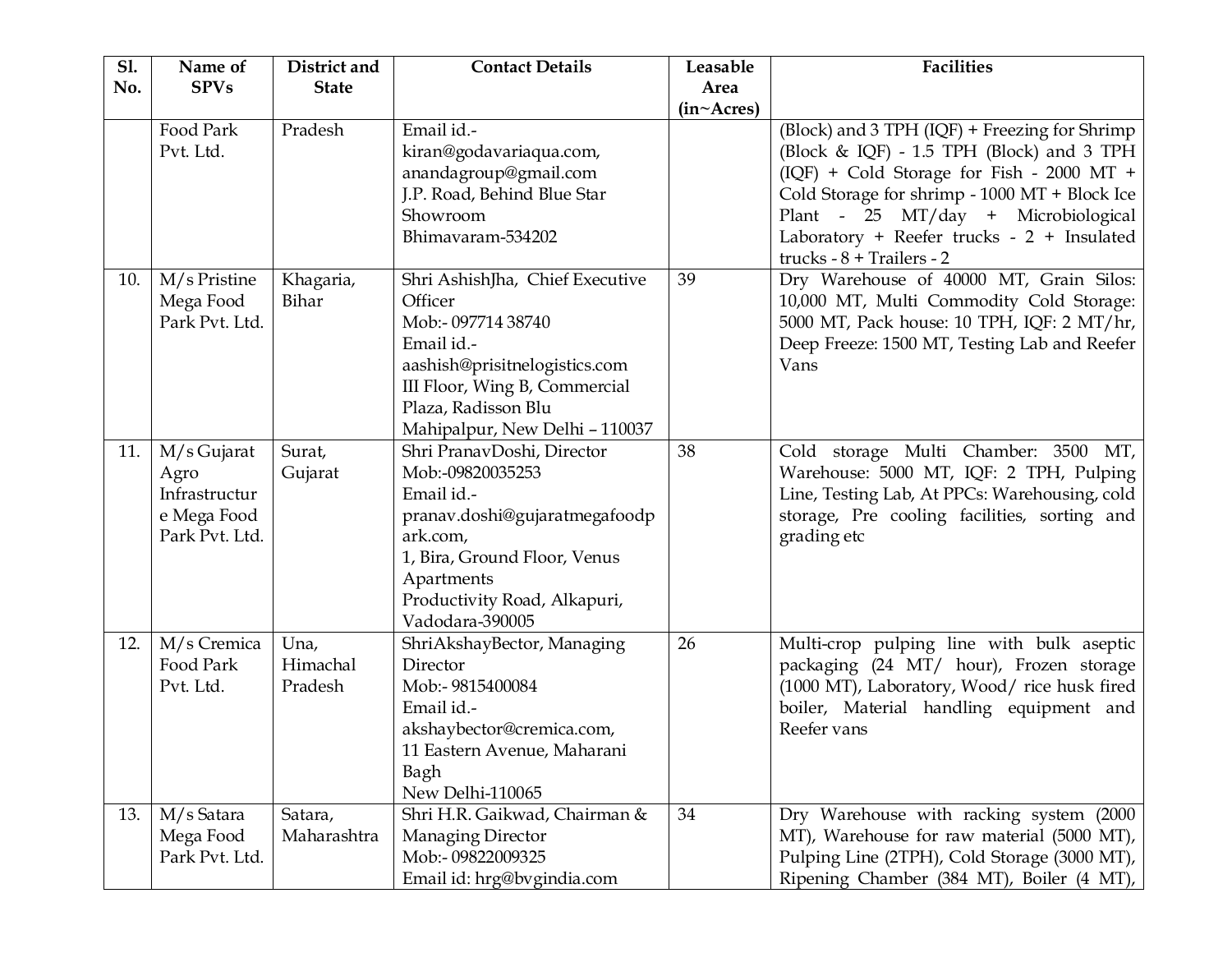| <b>S1.</b> | Name of                                                                        | District and                                        | <b>Contact Details</b>                                                                                                                                                                                                    | Leasable   | <b>Facilities</b>                                                                                                                                                                                                                                                                                                                    |
|------------|--------------------------------------------------------------------------------|-----------------------------------------------------|---------------------------------------------------------------------------------------------------------------------------------------------------------------------------------------------------------------------------|------------|--------------------------------------------------------------------------------------------------------------------------------------------------------------------------------------------------------------------------------------------------------------------------------------------------------------------------------------|
| No.        | <b>SPVs</b>                                                                    | <b>State</b>                                        |                                                                                                                                                                                                                           | Area       |                                                                                                                                                                                                                                                                                                                                      |
|            |                                                                                |                                                     | BVG House, Premier Plaza,<br>Pune-Mumbai Road Highway,<br>Chinchwad<br>Pune-411019                                                                                                                                        | (in~Acres) | Pack house (1 TPH), reefer vans and testing<br>lab                                                                                                                                                                                                                                                                                   |
| 14.        | M/s<br>Himalayan<br>Food Park<br>Pvt. Ltd.                                     | Udham<br>Singh Nagar,<br>Uttarakhand                | Shri AshwaniChhabra, MD Mob:-<br>9756797304<br>Email id.-<br>himalayanfoodpark@gmail.com<br>Jindal Fincap Ltd. 01, Ramnagar<br>Road,<br>Kashipur-244713                                                                   | 30         | Dry Warehouse (8000 MT), Tetrapak (7500<br>packs per hr), Multi Fruit & Vegetable<br>Processing Line (Input capacity of 7MT/h<br>(Tomato paste), 8MT/h (Apple), 10MT/hr<br>(Carrot), 5 MT/hr for pulp), Multi-Purpose<br>Cold Store (Frozen 100 MT & Chilling 400<br>MT), Steam Generation & Distribution (5 TPH)<br>and testing lab |
| 15.        | $M/s$ Zoram<br>Mega Food<br>Park Pvt. Ltd.                                     | Aizwal,<br>Mizoram                                  | ShriLalrilmawiaTochhawng<br>Mob:- 09136155266, 09856090380<br>Email id.- ljahau@gmail.com<br>Malthantluanga, Bada Bazar,<br>Dawrpui<br>Aizawal-796 001.                                                                   | 23         | Cold Storage 1000MT, Drywarehouse 3000<br>MT, Aseptic pulp line with canning, aseptic<br>and tetra packing 2 MT/Hr, Ripening<br>Chambers 40Mt/10 TPD, Spices drying facility<br>2MT/Hr, QC & Food testing lab and<br>Refrigerated Trucks                                                                                             |
| 16.        | Avantee<br>Mega Food<br>Park Pvt.<br>Ltd.                                      | Binjana,<br>Dewas<br>District,<br>Madhya<br>Pradesh | Mr. Manoj Sharma<br>Project Head<br>RuchiAcroni Industries Ltd.<br>504, Mahakosh House, 7/5, South<br>Tukoganj, Indore (M.P.) -452001.<br>e-mail:<br>manoj_sharma@ruchigroup.com<br>mks1071@gmail.com<br>M: 9755097632    | 25.47      | Frozen Food Facilities including IQF -1 TPH +<br>Warehouse (raw material)- 6000 MT +<br>Warehouse (finished products)- 4000 MT +<br>Sorting Grading lines + Cold Storage (Multi-<br>Product) - 2000 MT + Food Testing Lab and R<br>& D Centre                                                                                        |
| 17.        | Kerala State<br>Industrial<br>Development<br>Corporation<br>Limited<br>(KSIDC) | Alappuzha<br>District,<br>Kerala                    | Mr. Binil Kumar, CEO<br>Kerala State Industrial<br>Development Corporation<br>Limited (KSIDC)<br>2nd floor, Choice Towers,<br>Manorama Junction, Kochi -<br>682016.<br>e-mail: binil@ksidcmail.org,<br>ksidckochi@eth.net | 46.6       | Cold Storage- 3000MT, Deep Freeze Unit -<br>3000 MT, Deboning and Canning Unit - LS,<br>Quality Controal& Food Testing Lab- LS,<br>Warehouse - 1000MT                                                                                                                                                                                |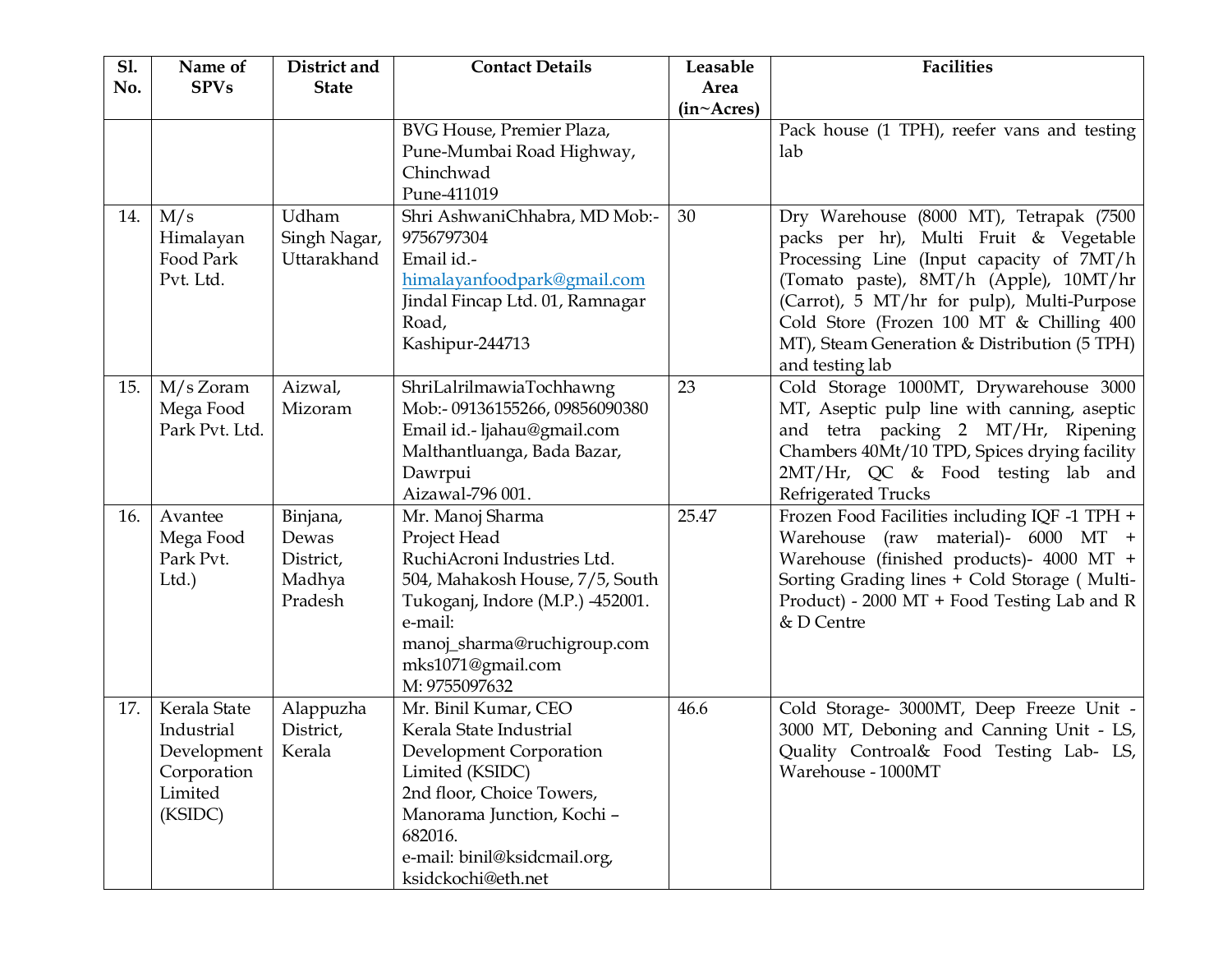| <b>S1.</b> | Name of       | District and | <b>Contact Details</b>            | Leasable   | <b>Facilities</b>                               |
|------------|---------------|--------------|-----------------------------------|------------|-------------------------------------------------|
| No.        | <b>SPVs</b>   | <b>State</b> |                                   | Area       |                                                 |
|            |               |              | T: 0484-2323010, 0471-2318922     | (in~Acres) |                                                 |
|            |               |              | M: 9846280886                     |            |                                                 |
|            |               |              |                                   |            |                                                 |
|            |               |              |                                   |            |                                                 |
|            |               |              |                                   |            |                                                 |
| 18.        | Kerala        | Palakkad     | M/s Kerala Industrial             | 49.62      | Packhouse<br>(sorting)<br>grading<br>packing)-  |
|            | Industrial    | District,    | <b>Infrastructure Development</b> |            | $10MT/hr + Warehouse - 6000 MT + Silos -$       |
|            | Infrastructur | Kerala       | Corporation (KINFRA)              |            | 6000 MT (3000x2 silos) + Multi Product Cold     |
|            | e             |              | KINFRA House, 31/2312,            |            | Storage - 5000 MT + Spices & Condiments         |
|            | Development   |              | Sasthamangalam                    |            | processing including Mechanical Dryer -         |
|            | Corporation   |              | Trivandrum - 695010.              |            | 15T/day + Quality Assurance lab quality         |
|            | (KINFRA)      |              | Tel: 0471-2726585, Fax: 0471-     |            | testing + Ripening Chamber - 120 $(30*4)$ +     |
|            |               |              | 2724773                           |            | Cashew Roasting - 2 MT/day + Crates - 50000     |
|            |               |              | Email kinfra@vsnl.com             |            | + Plastic Pallets-1000 + Electric forklifts - 2 |
| 19.        | Andhra        | Krishna,     | Mr. K.V. Satyanarayana            | 17         | Sorting and Packing Zone - 1 MT/hr, Cold        |
|            | Pradesh       | Andhra       | Vice Chairman and MD              |            | Storage - 3000 MT, Aseptic Pulp Processing      |
|            | Industrial    | Pradesh      | 6th floor,"ParisramaBhavan"       |            | including ripening chamber- 6 MT/hr             |
|            | Infra         |              | Basheerbag, Hyderabad - 500004    |            |                                                 |
|            | Corporation   |              | Telangana, India.                 |            |                                                 |
|            | Ltd (APIIC)   |              | e-mail: vcmd_ap@apiic.in          |            |                                                 |
|            |               |              | T: 040-23212798, 23211567,        |            |                                                 |
|            |               |              | 23237622                          |            |                                                 |
|            |               |              | M: 8008705800                     |            |                                                 |
| 20.        | Haryana       | Sonipat,     | Rajesh Sharma                     | 44.34      | Multipurpose MA Cold Storage- 5000 MT +         |
|            | <b>State</b>  | Haryana      | <b>Chief Financial Officer</b>    |            | IQF - 1.5 MT + Raw Material and finished -      |
|            | Industrial    |              | HSIIDC , Sector 6, Panchkula-     |            | 5000 MT + Silos (Shed portion) - 15000 MT +     |
|            | and           |              | 134109                            |            | Steam Generation/ Boiler - 25 MT/hr +           |
|            | Infrastructur |              | e-mail: info@hsiidc.org,          |            | Quality Control & Food Testing Lab (incl.       |
|            | e             |              | rajeshsharmacfa@hotmail.com       |            | R&D) + Deep Freezer (1500 MT along with         |
|            | Development   |              | T: 0172-2590481-83                |            | IQF and 1000 MT for other Products) + Lab       |
|            | Corporation   |              | M: 9312264174                     |            | Material<br>Handling<br>equipment's<br>&        |
|            | Limited       |              |                                   |            | Equipment's                                     |
|            | (HSIIDC)      |              |                                   |            |                                                 |
| 21.        | M/s Odisha    | Khurda,      | M/s Odisha Industrial             | 88.78      | Cold Storage-2000 MT + Packaging Unit -         |
|            | Industrial    | Odisha       | <b>Infrastructure Development</b> |            | Master carton unit (20000) & Inner carton unit  |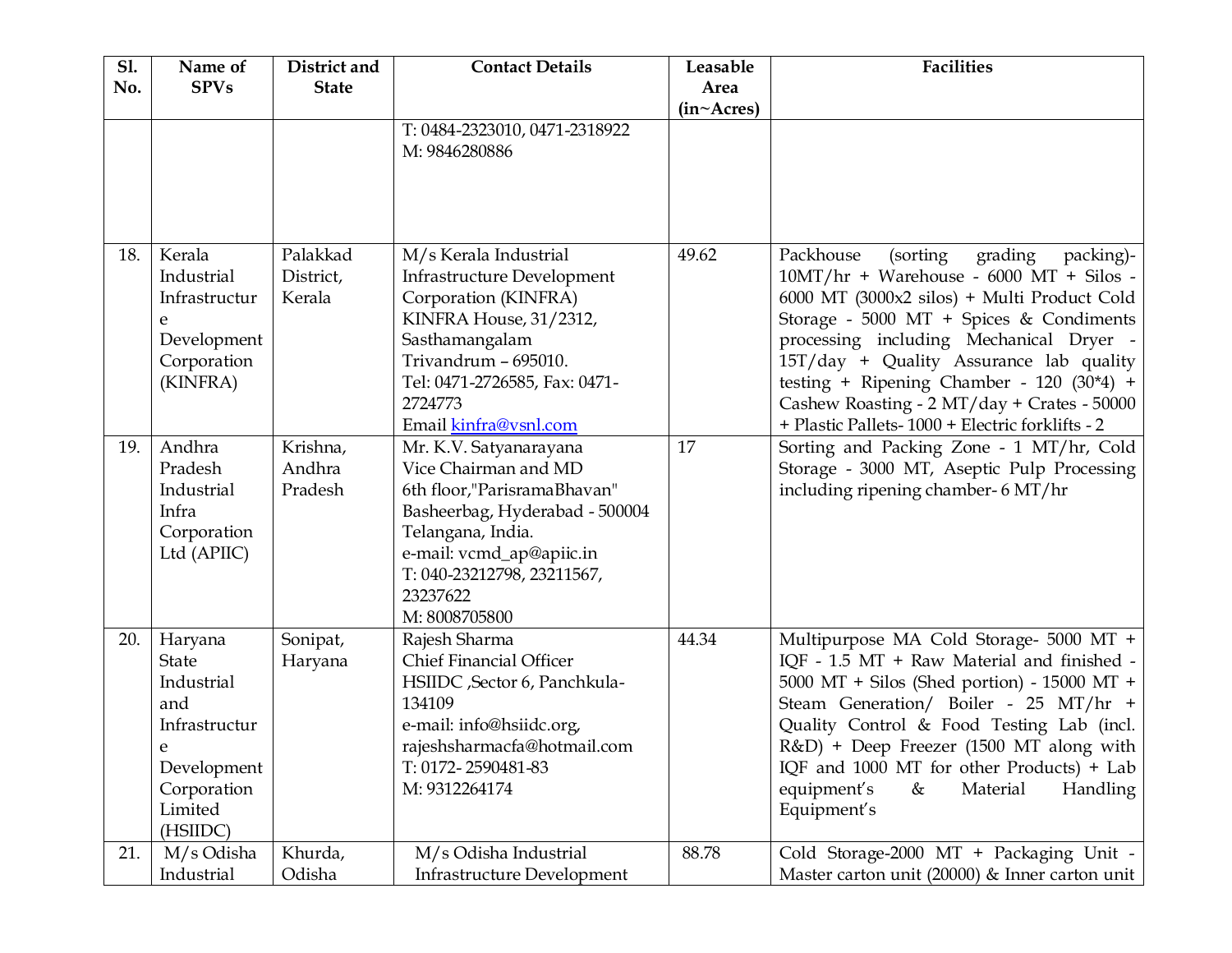| <b>S1.</b> | Name of                                                                      | District and                  | <b>Contact Details</b>                                                                                                                                                                            | Leasable   | <b>Facilities</b>                                                                                                                                                                                                                                                                                                                                              |
|------------|------------------------------------------------------------------------------|-------------------------------|---------------------------------------------------------------------------------------------------------------------------------------------------------------------------------------------------|------------|----------------------------------------------------------------------------------------------------------------------------------------------------------------------------------------------------------------------------------------------------------------------------------------------------------------------------------------------------------------|
| No.        | <b>SPVs</b>                                                                  | <b>State</b>                  |                                                                                                                                                                                                   | Area       |                                                                                                                                                                                                                                                                                                                                                                |
|            |                                                                              |                               |                                                                                                                                                                                                   | (in~Acres) |                                                                                                                                                                                                                                                                                                                                                                |
|            | Infrastructur<br>e<br>Development<br>Corporation<br>$(IDCO)$ ,<br>Deras      |                               | Corporation (IDCO),<br>Sea Food Park, IDCO Towers,<br>Janpath, Bhubaneshwar-<br>751022,<br>Odisha.<br>Mr. SaswatPatnaik, Project<br>Manager, IDCO<br>Mobile No. 9938339399                        |            | $(120000)$ + Block Ice Plant- 100 MT/Day +<br>Pre- processing units (15) - 10 MT each +<br>Polythene Unit - 5120 Kg of polythene bags +<br>R & D center + Quality control & food<br>processing lab, Reefer Van (10 no.s)                                                                                                                                       |
| 22.        | M/s Punjab<br>Agro<br>Industries<br>Corporation<br>Ltd. (PAIC),<br>Ladhowal, | Ludhiana,<br>Punjab           | M/s Punjab Agro Industries<br>Corporation Ltd. (PAIC),<br>2-A, Sector 28-A,<br>Madhya Marg,<br>Chandigarh - 160002,<br>Punjab<br>Mr. RajnishTuli, PAIC<br>Tel: 0172-2651561<br>Mobile: 9592009121 | 53.05      | Spiral Freezer- 500 kg/Hr + Cold Store-Onion<br>& Garlic - 1000 MT + Frozen cold store - veg -<br>1000 MT + Dry warehouse - $10000$ MT + Silos<br>- 10000 MT + Ripening Chamber (ECRC) - 100<br>MT + Dehydration Line (Air dried) - 1 Mt/Hr<br>+ Cold Storage - 400 MT + Food incubation<br>center (ICRESAT) + Testing Laboratory                              |
| 23.        | M/s<br>RaagaMayuri<br>Agro Vet Pvt.<br>Ltd., Itikiyal,                       | Mahbubna<br>gar,<br>Telangana | M/s RaagaMayuri Agro Vet<br>Pvt. Ltd.,<br>Plot No. 5, Gayatari Estate,<br>Kurnool - 518002,<br>Andhra Pradesh<br>Sh. K. Bhaskar Reddy, CEO,<br>Mobile: 9666710555                                 | 61.42      | Cold Store - 1000 MT + Frozen Cold - 800 MT<br>+ Silos - 8000 MT + Ripening Chamber - 1200<br>MT + Aspetic Pulping and Concentration Line<br>- 5 MT/Hr + Multi Grain Sorting / Grading<br>line - 10 MT/Hr + IQF - 500 Kg per hour +<br>Spice Processing (Grinding) - 10 MT/day +<br>Material Handling Equipment - Stackers (2),<br>Forklits (8), Crates & Bins |
| 24.        | M/s Sukhjit<br>Mega Food<br>Park & Infra<br>Ltd., Village<br>RehanaJattan    | Kapurthala<br>, Punjab        | M/s Sukhjit Mega Food Park &<br>Infra Ltd.,<br>Sarai Road, Phagwara,<br>District Kapurthala,<br>Punjab - 144401<br>Mr. AmanSetia,                                                                 | 26.17      | Multipurpose Cold Storage -2000 MT, Brick<br>Packaging- 1.5 MT/Hr, Warehouse -20000<br>MT/ 13500 Sqm, Silos (Shed portion) -5000<br>MT (1000 X 5), Steam Generation- 25 MT/Hr,<br>QC & Food Testing Lab- LS, Support<br>machinery and equipment                                                                                                                |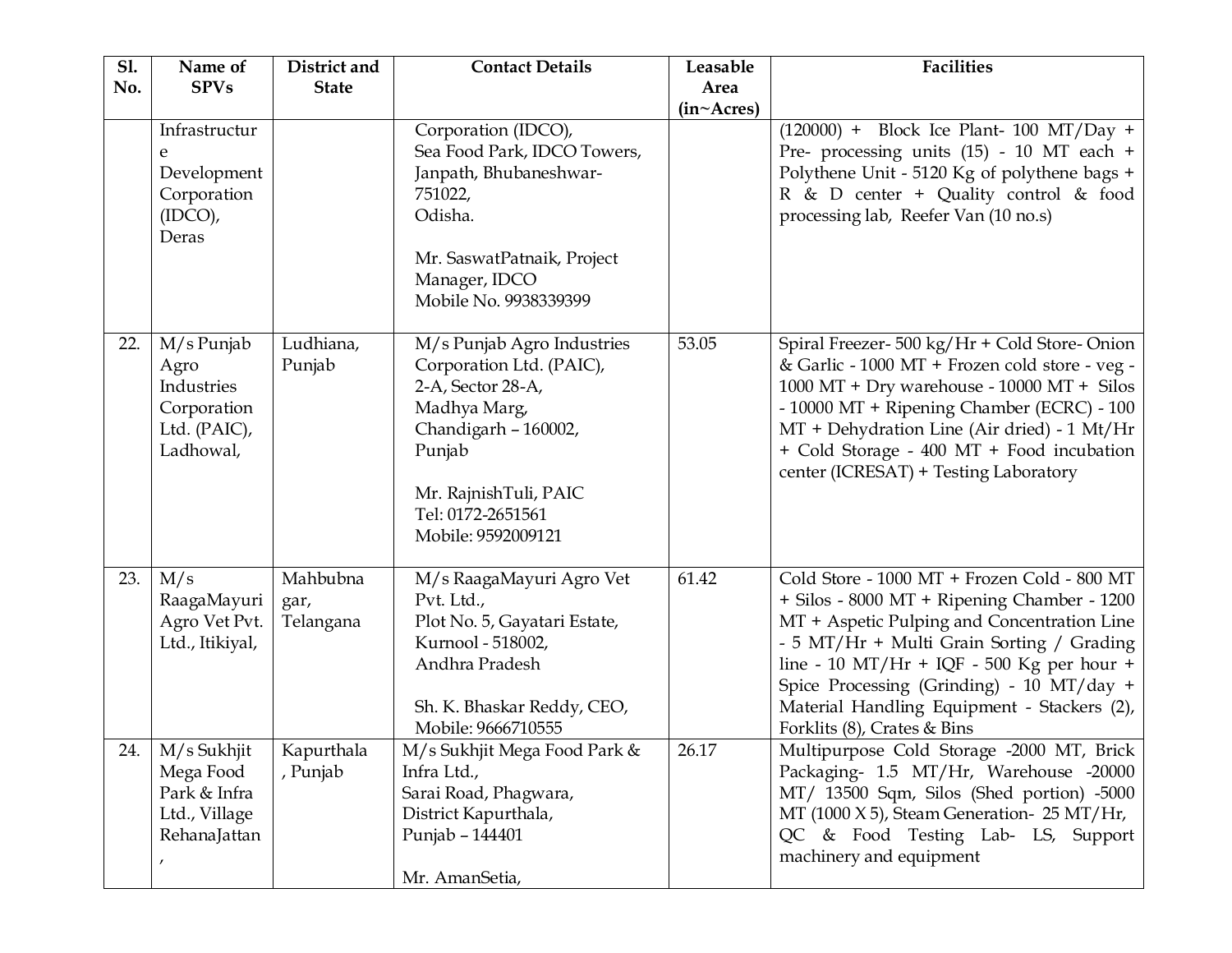| <b>S1.</b><br>No. | Name of<br><b>SPVs</b>                                                                                                | District and<br><b>State</b>   | <b>Contact Details</b>                                                                                                                                                                                                   | Leasable<br>Area<br>(in~Acres) | <b>Facilities</b>                                                                                                                                                                                                                                                                                                                                                                                                                                                                                                                                                                                                                  |
|-------------------|-----------------------------------------------------------------------------------------------------------------------|--------------------------------|--------------------------------------------------------------------------------------------------------------------------------------------------------------------------------------------------------------------------|--------------------------------|------------------------------------------------------------------------------------------------------------------------------------------------------------------------------------------------------------------------------------------------------------------------------------------------------------------------------------------------------------------------------------------------------------------------------------------------------------------------------------------------------------------------------------------------------------------------------------------------------------------------------------|
|                   |                                                                                                                       |                                | 9357772021                                                                                                                                                                                                               |                                |                                                                                                                                                                                                                                                                                                                                                                                                                                                                                                                                                                                                                                    |
| 25.               | M/s<br>Telangana<br><b>State</b><br>Industrial<br>Infrastructur<br>e<br>Corporation<br>Ltd.,<br>Buggapadu<br>Village, | Khammm,<br>Telangana           | M/s Telangana State<br>Industrial Infrastructure<br>Corporation Ltd.,<br>ParisramaBhawan, 6th Floor,<br>Basheerbagh,<br>Hyderabad-500004,<br>Telangana<br>Sh. Narsimha Reddy, M.D.,<br><b>TSIIC</b><br>Tel: 040-23230234 | 26.66                          | Dry Warehouse- 2000 MT + IQF (Multi-<br>MT/Hr<br>commodity) - 1.5<br>$\boldsymbol{+}$<br>Deep<br>freeze/Subzero Cold Storage - 4 chambers of<br>250 MT each + Aseptic filler lines - 1.5 Mt/Hr<br>+ Packing for Fruits & Vegetables (incl.<br>washing, grading, weghing, packing) - 2 lines<br>of 5 MT/Hr each + Instant milk chilling unit<br>(IMCU) - 50000 Ltrs / Day + Milk collection<br>vans $-2 \times 10000$ L + Reefer vans $-4$ Nos. of 10<br>MT + Testing, training & R&D center - LS +<br>Material handling infrastructure including<br>crates, pallets, forlifts                                                      |
| 26.               | M/s Wardha<br>Mega Food<br>Park Pvt.<br>Ltd., Village<br>Sindhi<br>Vihari,                                            | Wardha,<br>Maharashtr<br>a     | M/s WardhaMegha Food<br>Park Pvt. Ltd.,<br>Batul, Plot No. 14,<br>Quetta Colony, Lakadganj<br>Layout,<br>Nagpur - 440008,<br>Maharashtra<br>Sh. HasanShafiq<br>Mobile No.: 9823034461                                    | 28.7                           | Cold Storage-2000 MT +<br>Dry Warehouse-5000 MT +<br>Primary Processing Sorting + Grading +<br>Packing Line for Fruits and Vegetables- 5<br>MT/Hr + Multi Fruit Processing + Bulk and<br>Retail Aseptic Packing Line- 5 MT/Hr +<br>Gamma Irradiation Unit- 300 Kci (About 10<br>MT/Hr) + Ripening Chambers -100 MT/ 25<br>PD + Quality Control and Food Testing Lab +<br>Steam Generation Unit- 8 MT/Hr +<br>Refrigerated Trucks- 10 Nos. x 10 MT +<br>Insulated Milk Tankers- 6 Nos. x 10 KL<br>+Material Handling Equipment - Double deep<br>reach truck-1, Hand pallet trucks -2, Electric<br>Forklift -2, plastic pallets-3450 |
| 27.               | $M/s$ Indus<br>Mega Food<br>Park Pvt. Ltd.                                                                            | Khargone,<br>Madhya<br>Pradesh | Ch. V. NarasimhaRaju,<br>Managing Director,<br>M/s Indus Mega Food Park Pvt.<br>Ltd.,<br>$8-2-603/1/10$ , $2nd Floor$ ,<br>SreeVenkateshwara<br>NilayamKrishnapuram Road No.                                             | 24                             | Factory Building/ Extrusion Cooking System -<br>2 tonnes per Hour + IQF Line - IQF (2.5TPH)<br>+2000 MT Cold Store + Dry Warehouse - 50000<br>$MT + Cold Storage - 5000 MT + Laboratory &$<br><b>Stores</b>                                                                                                                                                                                                                                                                                                                                                                                                                        |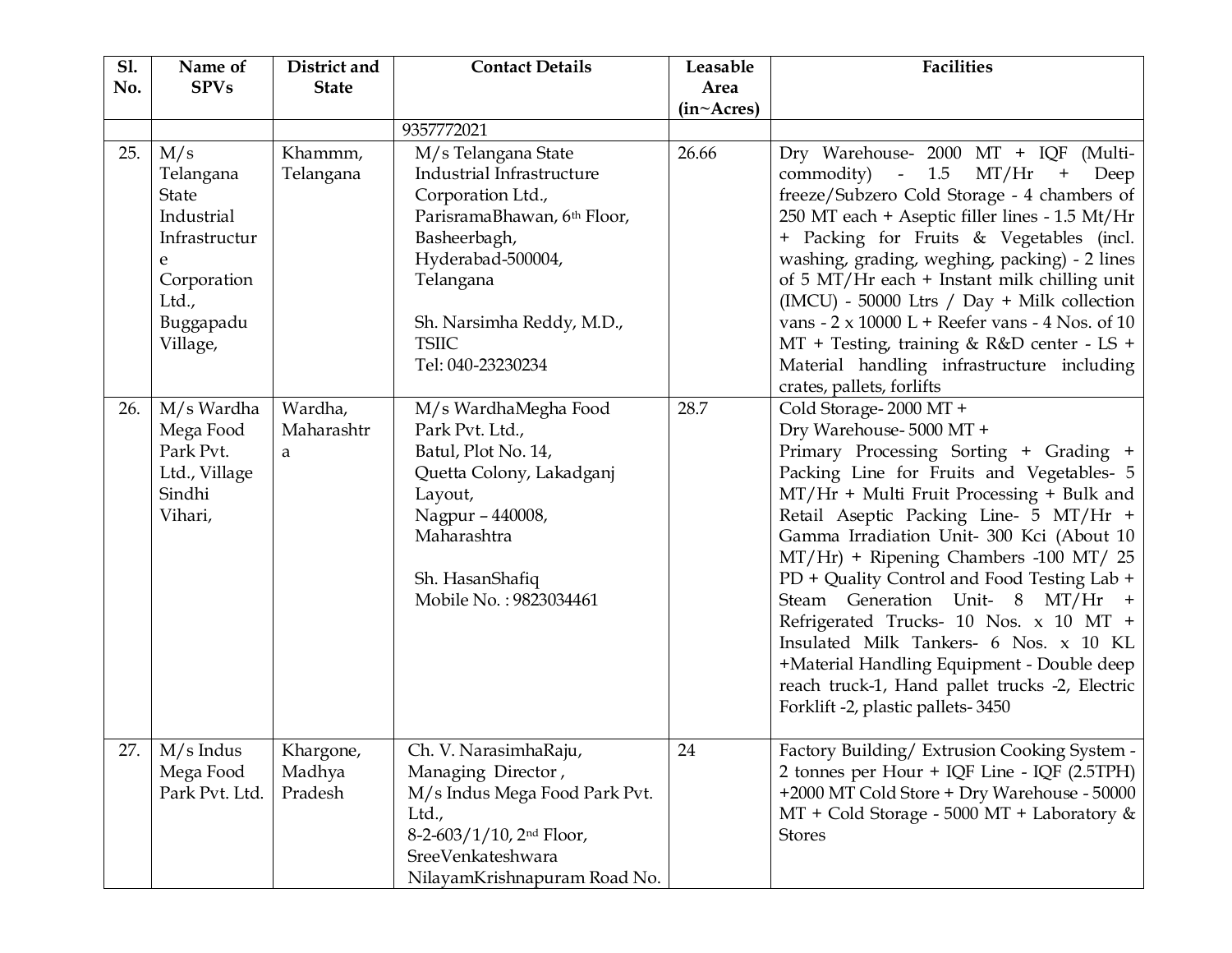| <b>Sl.</b> | Name of                                            | District and                | <b>Contact Details</b>                                                                                                                                                                                                                                                                                                                                                    | Leasable                  | <b>Facilities</b>                                                                                                                                                                                                                                                                                                                                                                                                                                                                                                                                                                                                                         |
|------------|----------------------------------------------------|-----------------------------|---------------------------------------------------------------------------------------------------------------------------------------------------------------------------------------------------------------------------------------------------------------------------------------------------------------------------------------------------------------------------|---------------------------|-------------------------------------------------------------------------------------------------------------------------------------------------------------------------------------------------------------------------------------------------------------------------------------------------------------------------------------------------------------------------------------------------------------------------------------------------------------------------------------------------------------------------------------------------------------------------------------------------------------------------------------------|
| No.        | <b>SPVs</b>                                        | <b>State</b>                |                                                                                                                                                                                                                                                                                                                                                                           | Area                      |                                                                                                                                                                                                                                                                                                                                                                                                                                                                                                                                                                                                                                           |
|            |                                                    |                             |                                                                                                                                                                                                                                                                                                                                                                           | $(in \sim A \text{cres})$ |                                                                                                                                                                                                                                                                                                                                                                                                                                                                                                                                                                                                                                           |
|            |                                                    |                             | 10, Banjara hills, Hyderabad-<br>500034<br>Mob 09441035555<br>Email: naresh@vhlltd.com;<br>ravi00999@gmail.com,<br>bbadime.indus@gmail.com,<br>mmuralikri@gmail.com,<br>vikasrtk@yahoo.com                                                                                                                                                                                |                           |                                                                                                                                                                                                                                                                                                                                                                                                                                                                                                                                                                                                                                           |
| 28.        | $M/s$ Indus<br>Best Mega<br>Food Park<br>Pvt. Ltd. | Raipur,<br>Chhattisgarh     | ShriVikas Singh Hooda,<br>M/s Indus Best Mega Food Park<br>Pvt. Ltd.,<br>C-11, Rajouri Garden, Ring Road,<br>New Delhi-110027<br>Ph.: 011-47634437, 011-47634400<br>Fax:011-476364423<br>Mob: 9350455555(Vikas Singh<br>Hooda),<br>09729870010(TarunBatraJi),<br>Email: vikasrtk@yahoo.com,<br>batratarun@gmail.com<br>vikas.hooda@sindhutrade.com,<br>rudra@acbindia.com | 32                        | Cold Storage - 3000 MT(3 Chambers x 1000<br>MT) + IQF (including Pre-processing &<br>packing and Deep Freeze - 1000 MT (2 Nos x<br>200 MT, 2 Nos x 300 MT) IQF 2 MT + CA/MA<br>Storage Chamber - 1600MT (3 Chambers x 400<br>MT. 2 x 200MT) + Pack House( Washing,<br>Sorting, Grading, Packaging etc.) - 10 MT/Hr.<br>+ Dry Warehouse - 1200 MT + Quality<br>Assurance, Food Testing & Product<br>Development Lab + Boiler for steam<br>generation - 8 MT/Hr. + Aseptic pulping and<br>packing line - 6 MT/Hr. + Reefer Vans (6 of<br>6T each at Rs. 25 Lakh each) + Material<br>Handling equipment including Fork Lifts,<br>Crates etc. |
| 29.        | M/s Sikaria<br>Mega Food<br>Park Pvt. Ltd.         | West<br>Tripura,<br>Tripura | ShriAvinashSikaria, (MD),<br>ShriGour Chandra Mukherjee.<br>(CEO)<br>M/s Sikaria Mega Food Park<br>Pvt. Ltd.,<br>CF-9, Sector-1, Salt Lake City,<br>Kolkata-700 064<br>Ph: 033-40669256, 23347837,<br>40040236<br>Fax: 033-233 46524<br>Mob: 9903046587<br>(AvinashSikaria), 9051411124<br>(Gour Chandra Mukherjee)                                                       | 17                        | Dry Warehouse and material handling - 5000<br>MT + Pineapple canning and Pulping line -<br>2MT/Hr each + Packing Unit (Packing m/c,<br>colour sorter) - 2 MT/Hr each + Ripening<br>Chambers - 40 TPD + Cold Storage - 5000 MT<br>with 1000 MT Frozen + Quality Control,<br>Research & Development Centre                                                                                                                                                                                                                                                                                                                                  |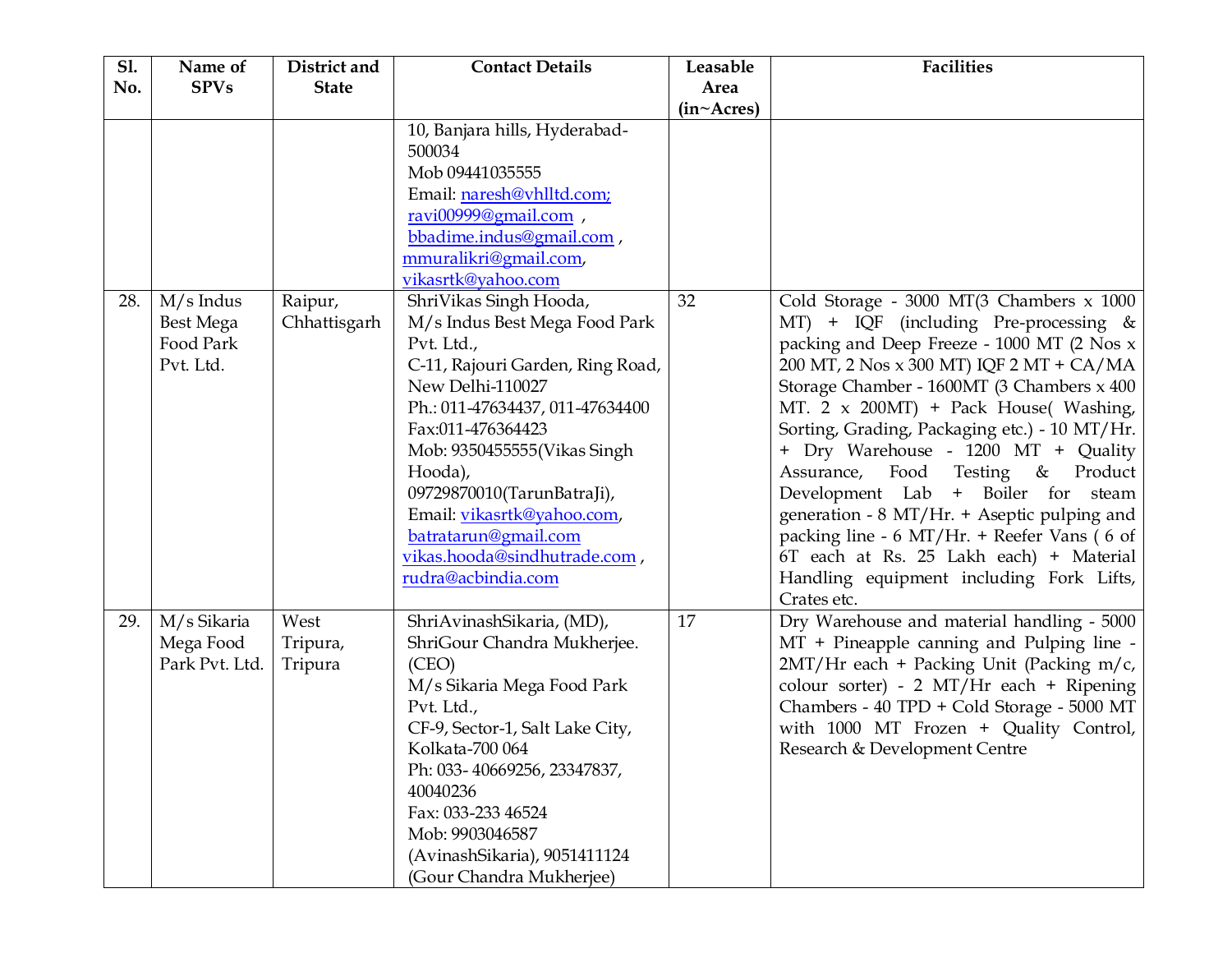| <b>S1.</b> | Name of                                         | District and            | <b>Contact Details</b>                                                                                                                                                                                                                                                             | Leasable                          | <b>Facilities</b>                                                                                                                                                                                                                                                                                                                                                                                                                                                                                                                                                                                                                                                            |
|------------|-------------------------------------------------|-------------------------|------------------------------------------------------------------------------------------------------------------------------------------------------------------------------------------------------------------------------------------------------------------------------------|-----------------------------------|------------------------------------------------------------------------------------------------------------------------------------------------------------------------------------------------------------------------------------------------------------------------------------------------------------------------------------------------------------------------------------------------------------------------------------------------------------------------------------------------------------------------------------------------------------------------------------------------------------------------------------------------------------------------------|
| No.        | <b>SPVs</b>                                     | <b>State</b>            |                                                                                                                                                                                                                                                                                    | Area<br>$(in \sim A \text{cres})$ |                                                                                                                                                                                                                                                                                                                                                                                                                                                                                                                                                                                                                                                                              |
|            |                                                 |                         | Email:<br>mail@tripuramegafoodpark.com,<br>avinashsikaria@yahoo.co.in,                                                                                                                                                                                                             |                                   |                                                                                                                                                                                                                                                                                                                                                                                                                                                                                                                                                                                                                                                                              |
| 30.        | M/s<br>Greentech<br>Mega Food<br>Park Pvt. Ltd. | Ajmer,<br>Rajasthan     | Shri RadheyShyam Sharma, CEO<br>M/s Greentech Mega Food Park<br>Pvt. Ltd.,<br>A-3, Ganpati Enclave, Civil<br>Lines, Ajmer Road, Jaipur -<br>302006, Rajasthan<br>Ph.-0141-4017190<br>Mobile-07073826668<br>rssharma_jpr@yahoo.co.in,<br>greentechfood@gmail.com                    | 40                                | Cold Storage - 5000MT + Deep Freeze + IQF<br>(Processing Equipment's +<br>Refrigeration<br>System) - 1000 MT + Dry Warehouse for Raw<br>Materials + Dry Warehouse for Finished<br>Goods - 2500 MT + 5000 MT + Silos - 17500 MT<br>$(5000x2 \text{ silos}, 2500x2, 500x5)$ + Pack house<br>(Sorting, Grading, Washing etc) - 10 MT/Hr<br>+Ripening Chambers - 120 MT/30 TPD +<br>CA/MA Chambers - 500 MT + Quality control<br>& Food Testing Lab - LS + IQF (including pre-<br>processing line & packaging) - 2 MT/Hr +<br>Steam Generator - 8 MT/Hr + Material<br>Handling Equipment's including forklifts and<br>crates - LS + Reefer Vans (6 Reefer Vans) - 6<br>(MT) each |
| 31.        | M/s Smart<br>Agro Food<br>Park Pvt. Ltd.        | Nizamabad,<br>Telangana | Shri Ramesh Kumar Kambam,<br>Director<br>M/s Smart Agro Industries<br>Corporation Pvt. Ltd.,<br>9-Eden Garden, 8-2-595/3/9,<br>Opp. Taj Krishna,<br>Road No. 1, Banjara Hills,<br>Hyderabad-500 034 (A.P.).<br>Ph:91-40-23600004<br>Mob: 09849170300<br>Email: rkambam@hotmail.com | 32                                | Multi Commodity Cold Storage - 5000 MT +<br>Deep Freeze- 500 MT + Raw Material<br>Warehouse - 5000 MT + Finished Good<br>Warehouse - 5000 MT + Turmeric Processing<br>Facility - 20 MT/day + Silos (shed portion for<br>grain Elevator - 5000 MT $(5x1000 \text{ MT})$ + Silos (<br>Platform and foundation)<br>$+$<br>Quality<br>Assurance, Food<br>Testing<br>Product<br>&<br>Development Lab + Support Machinery &<br>Equipment (includes Crates, Forklifts, Plastic<br>pallets, Weigh Bridge and DG sets)                                                                                                                                                                |
| 32.        | $M/s$ MITS<br>Mega Food<br>Park Pvt. ltd.       | Rayagada,<br>Odisha     | ShriSriram Panda, Managing<br>Director<br>M/s MITS Mega Food Park Ltd.,<br>2(P), InfocityPatia,<br>Chandrasekharpur,<br>PO-KIIT Campus, Bhubaneswar-                                                                                                                               | 26                                | Multi-Fruit Processing Line- 3TPH + Cold<br>Storage Complex - 2500MT + Dry warehouse<br>complex- 4THP + Modern Rice Processing<br>Unit - 4THP + Pack house complex - 10 TPH +<br>Quality Facilitation Centre (LAB) - 500sqmt<br>built up area + Food incubation Centre -                                                                                                                                                                                                                                                                                                                                                                                                     |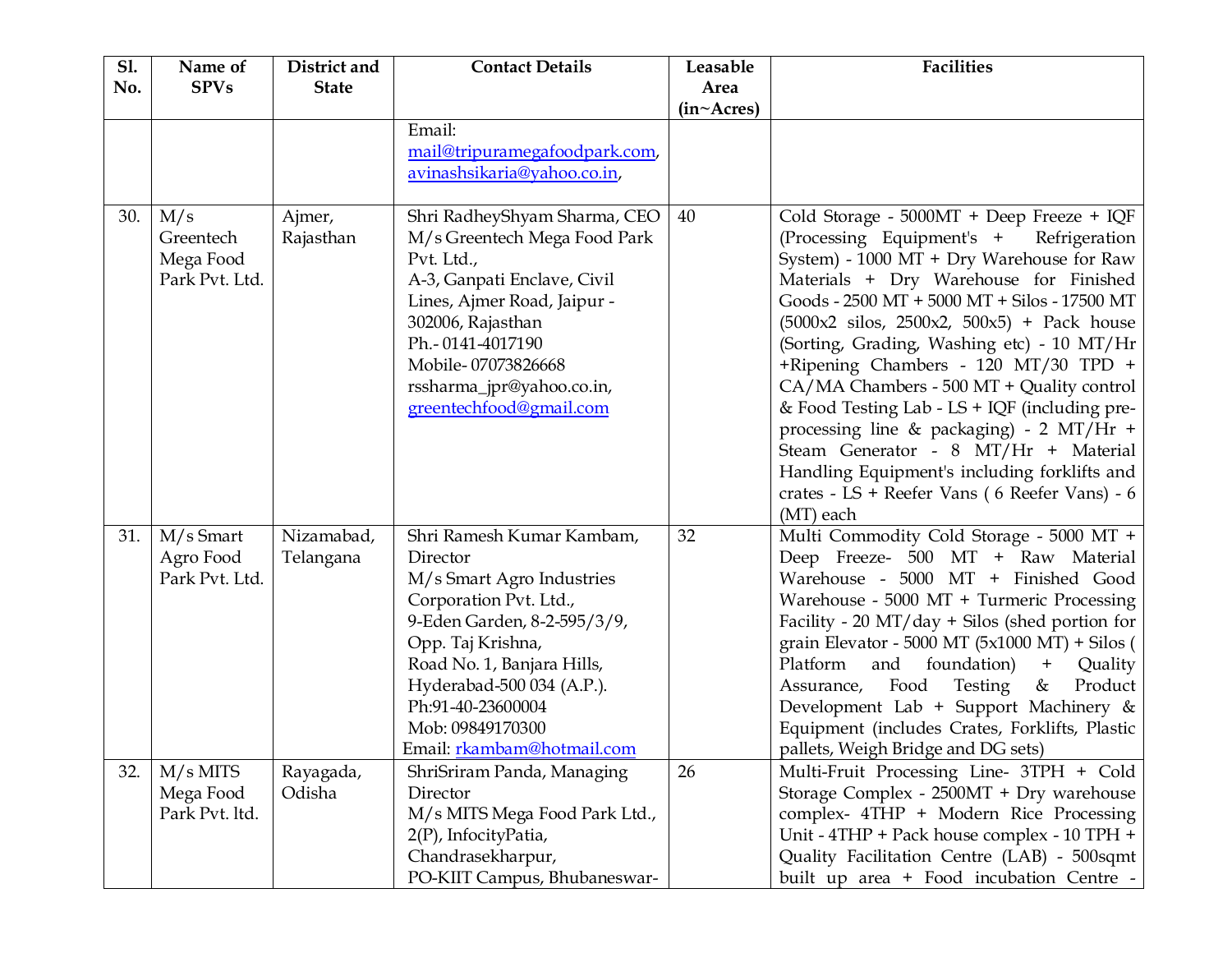| <b>S1.</b> | Name of                                            | District and                   | <b>Contact Details</b>                                                                                                                                                                                                                                                              | Leasable   | <b>Facilities</b>                                                                                                                                                                                                                                                                                                                                     |
|------------|----------------------------------------------------|--------------------------------|-------------------------------------------------------------------------------------------------------------------------------------------------------------------------------------------------------------------------------------------------------------------------------------|------------|-------------------------------------------------------------------------------------------------------------------------------------------------------------------------------------------------------------------------------------------------------------------------------------------------------------------------------------------------------|
| No.        | <b>SPVs</b>                                        | <b>State</b>                   |                                                                                                                                                                                                                                                                                     | Area       |                                                                                                                                                                                                                                                                                                                                                       |
|            |                                                    |                                |                                                                                                                                                                                                                                                                                     | (in~Acres) |                                                                                                                                                                                                                                                                                                                                                       |
|            |                                                    |                                | 751024,<br>Odisha,<br>sriram@mitsmegafoodpark.com<br>Mob No. 9937032210, Fax: 06856-<br>233098                                                                                                                                                                                      |            | 2000sqmt built up area                                                                                                                                                                                                                                                                                                                                |
| 33.        | $M/s$ RFK<br>Greens Mega<br>Food Park<br>Pvt. Ltd. | Pulwama,<br>Jammu &<br>Kashmir | ShriDavood Rashid,<br>M/s RFK Greens Food Park Pvt.<br>Ltd.,<br>20-B, Industrial Estate Barzulla,<br>Srinagar-190005. Jammu &<br>Kashmir<br>Tel No: 0194-2437293 Fax: 0194-<br>2437293<br>Mobile: 09797794418,<br>9868106546 (Mr. Wahid)<br>Email id:<br>mail@rfkgreensfoodpark.com | 17.5       | Multi Chamber cold storage- 2000 MT + Pack<br>House - 1 MT/hr + Poultry Dressing Unit -<br>2000 birds/hr + Sheep & Goat Slaughter<br>House - 600 birds per day + Blast Freezer &<br>Cold Room - 2 MT & 200 MT + Dairy<br>Logistics- Bulk Milk Chilling Unit (5000 litre)<br>+ Warehouse - 2000 Mt + QC Lab - LS + Land<br>Development Cost + 50 acres |
| 34.        | M/s<br>Fanidhar<br>Mega Food<br>Park Pvt Ltd,      | Mehsana,<br>Gujarat            | Shri Krunal Patel,<br>Director,<br>10-11, Orchid The Shopping<br>Mall,<br>ThaltejShilaj Road, Thaltej,<br>Ahmedabad, Gujarat-380059,<br>Email:<br>fanidharmegafoodpark@gmail.c<br><sub>om</sub><br>Mob:9099979909                                                                   | 26.93      | Warehouse - 6000 sqmt, Cold Storage - 5000<br>MT, Frozen Store - 2000 MT, Multi Fruit<br>Processing Line - 2 TPH, F&V Washing<br>Grading and Sorting line - 2 TPH, Spiral / IQF<br>& FS - 1 TPH, Potato Flakes - 12 TPD, Boiler - 6<br>T, Reefer Vans - 4 x 12 MT and Food Testing<br>Lab                                                             |
| 35.        | M/s<br>DoysAgri<br>Resources<br>Pvt. Ltd.          | Dimapur,<br>Nagaland           | Shri Doshehe Y Sema,<br>Director,<br>Home Oasis, NutonBasti,<br>Dimapur - 7971152 Nagaland<br>Email:<br>dosheheysema@gmail.com                                                                                                                                                      | 26.26      | Cold Storage - 3000 MT, Deep Freeze - 500 MT,<br>Dry Warehouse - 3000 MT<br>Spices and Fruit Drying Facility - 2 MT/Hr<br>Multi fruit processing plant with Bulk Aseptic<br>packing - 2 MT/Hr, Steam Generation unit - 8<br>MT/Hr, Refrigerated Trucks - 2 X 10 MT,<br>Refrigerated Trucks - $2 X 6 MT$ and QC lab &<br>Food testing lab              |
| 36.        | M/s                                                | Medak,                         | The Director,                                                                                                                                                                                                                                                                       | 25.33      | Cold Storage - 5000 MT, Frozen Cold Store -                                                                                                                                                                                                                                                                                                           |